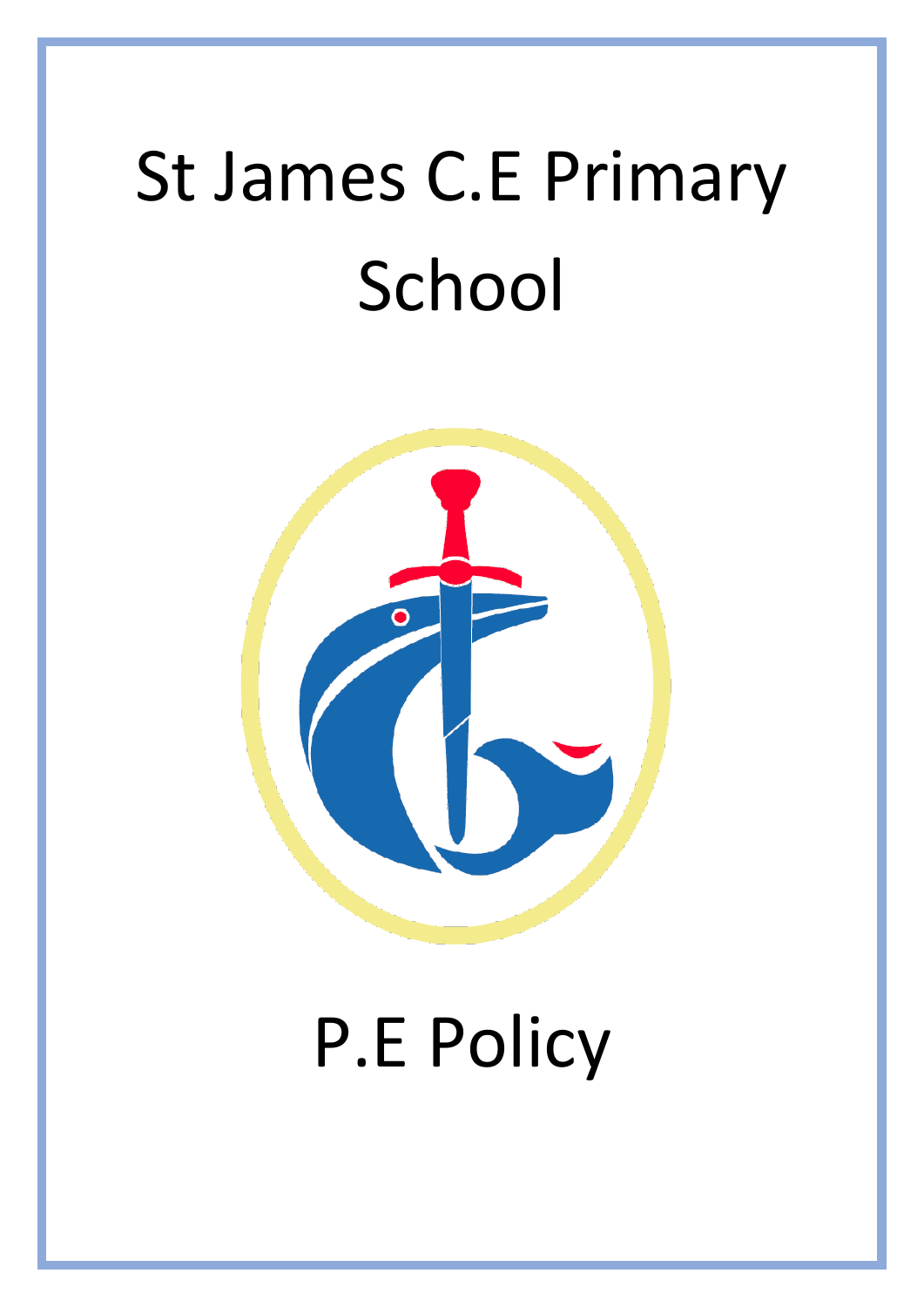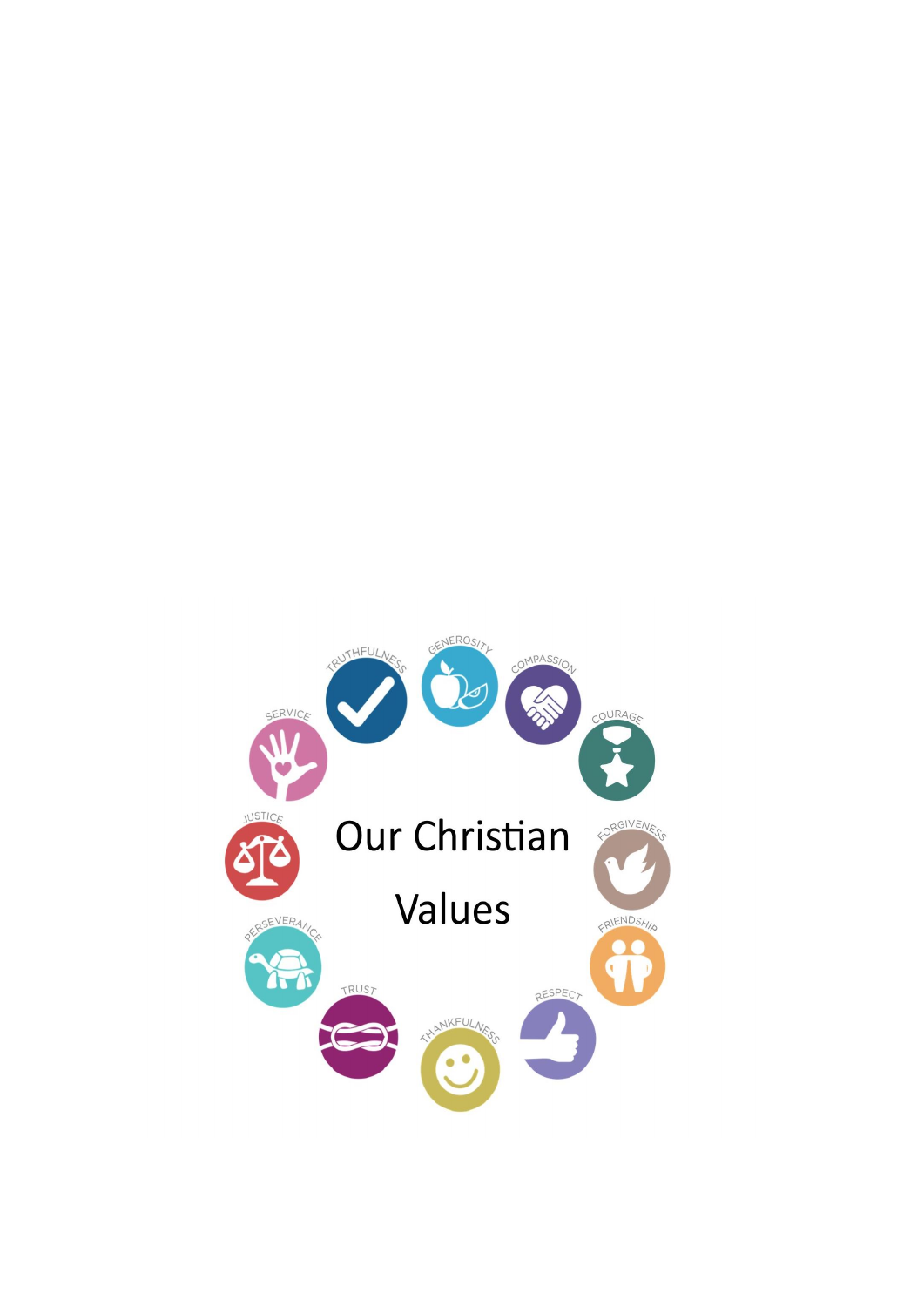### St James CE Primary School P.E. Policy

#### **Aims and Objectives**

At St James Primary School, Physical Education forms an important part of the education of each pupil. We aim to promote an active, healthy and enjoyable lifestyle and encourage our pupils to have the motivation, confidence, physical and social competence, knowledge and understanding to maintain physical activity throughout life.

The aims of Physical Education at St James Primary School are:

- To promote positive attitudes towards physical activity.
- To always do your best
- To promote physical activity, physical skills development and a healthy lifestyle.
- To understand the needs for rules in activities
- To respect our Christian Values and think of them during P.E.
- To have an inclusive approach
- To encourage lifelong involvement in physical activity.
- To be safe during games
- To have age appropriate activities.
- To provide equal opportunities for all children to achieve their full potential, through curricular and extra-curricular sessions.
- All pupils across the school to have a chance to compete and take part in a variety of clubs

#### **Curriculum**

Each child at St James Primary receives 2 hours of Physical Education curriculum time per week. The teaching of the Physical Education curriculum is broken into the following areas of activity:

- Dance (Autumn 1)
- Gymnastics (Autumn 2)
- Invasion Games & FUNS (Spring 1)
- Ball Skills & Net and Wall (Spring 2)
- Striking and Fielding & competition(Summer 1 & 2)
- Athletics/Sports Day (Summer 2)
- Swimming

The planning and delivery of each unit of work ensures all pupils have the opportunity to: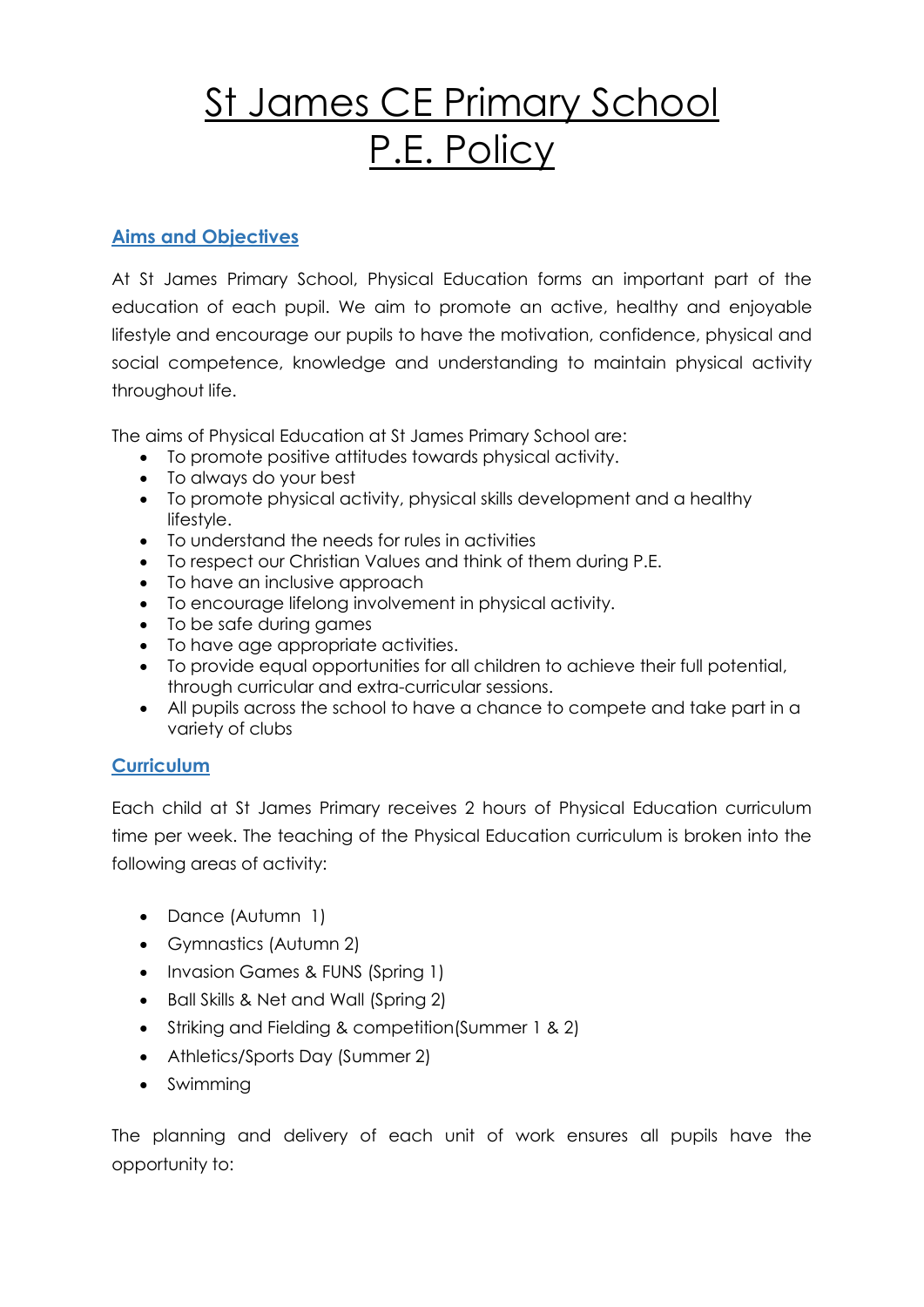- Acquire and develop new skills
- Select and apply skills, tactics and compositional ideas
- Evaluate their own and others performance in order to improve
- Gain knowledge and understanding of how P.E. and sports contributes to staying physically, mentally and emotionally healthy.
- Experience a range of roles such as becoming leaders, umpires and sports assistants.

In addition to the 2 hours we have an active breakfast club which includes taking part in Dance, Cyber Coach Dance Mats, Ball games and Change 4 Life Activities. We also have TDS Dance supporting lunchtimes providing additional support to classes on our outdoor sports pitch.

In accordance with the National Curriculum, children will participate in swimming lessons while in KS2, to ensure they can swim the minimum of 25m. All pupils are required to learn how to swim.

#### **Non Participation in P.E. Lessons**

Children should only miss P.E. lessons on health grounds if this is requested by their parents or guardian either by direct contact with the school or in a note to the teacher.

Our P.E. co-ordinator and Teaching staff ensure that all children regardless take part in a P.E. lesson. To do this children can actively assist the teacher as a leader, take notes or evidence work on our school IPADS.

#### **Planning and Progression**

Our school planning is kept on our teacher network. Planning is broken down into Medium term planning from our long term overview. We currently use Target Tracker to assess our pupils in P.E. Teachers regularly take part in peer group work across the school to help ensure the delivery of P.E. is effective and pupils are progressing as they should. In addition to using target tracker we also have developed a template of assessment for Outdoor Games, Striking and Fielding Activities and also Fundamental skills such as Agility, Balance and Co-ordination.

#### **Special Needs**

We have our very own resource Provision at St James which is called the Blue Lagoon. Staff from the Blue Lagoon are always involved with P.E. across the school. Wherever practical, provision will always be made for children with special educational needs where it affects their performance in P.E.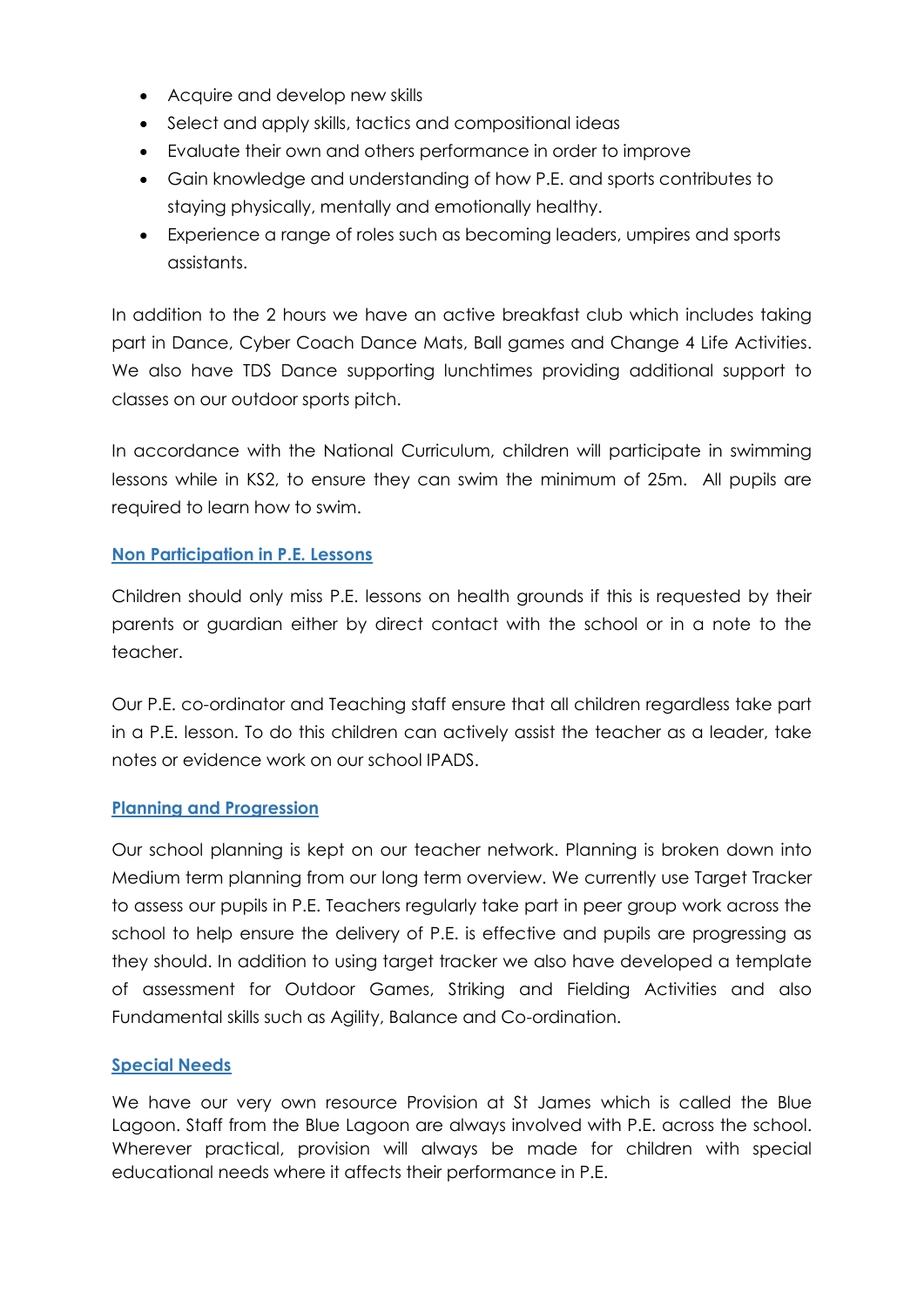#### **Gifted and Talented**

A Gifted and Talented pupil at St James refers to a pupil whose performance or potential performance substantially exceeds the expectations within the primary P.E. expectations/curriculum. Talented pupils in Physical Education are likely to excel in one or a combination of these abilities.

#### **Physical (All Rounder and in One Sport)**

- Have a high degree of control and co-ordination of their bodies
- Show strong awareness of their body in space
- Combine movements fluently, precisely and accurately in a range of contexts and activities

#### **Social (Leadership)**

- Good decision makers and able to use their own thinking skills to improve their performance
- Motivating and encouraging others to improve their performance.

#### **Creative**

 Children are able to use their own creative skills to help improve their and others performance. They are able to adapt and try out new ideas to help succeed/win in a competitive environment.

Gifted students will be supported in the following ways:

- Encouraged to attend school extra-curricular activities
- Provided with links to outside clubs and agencies
- Encouraged to complete a sports leadership awards and become actively involved in leadership and volunteering
- Work closely with PE coach to be extended within curriculum lessons by leading small groups or whole class warm ups etc

#### **Equal Opportunities**

All pupils at St James Primary School will be given equal opportunities to access the P.E. curriculum regardless of race, sex, religion, ethnic group, culture or ability (including more and less able pupils).

A well-balanced and planned P.E. programme should meet the physical and social needs of all pupils thus allowing all children across the ability spectrum to succeed.

#### **Parental Involvement**

Parents are always kept updated on our successes within P.E. We do this by inviting them to our school Assemblies, Supporting Competitions, Sainsbury's schools games newsletters and on our general newsletters. Parents actively support our school sports day. Lots of information about P.E Is available on our schools website.

#### **More Assessment**

Children always receive feedback during and after their P.E. Lessons. We have fantastic I.T. facilities and our very own Cyber Coach Sports System. Children can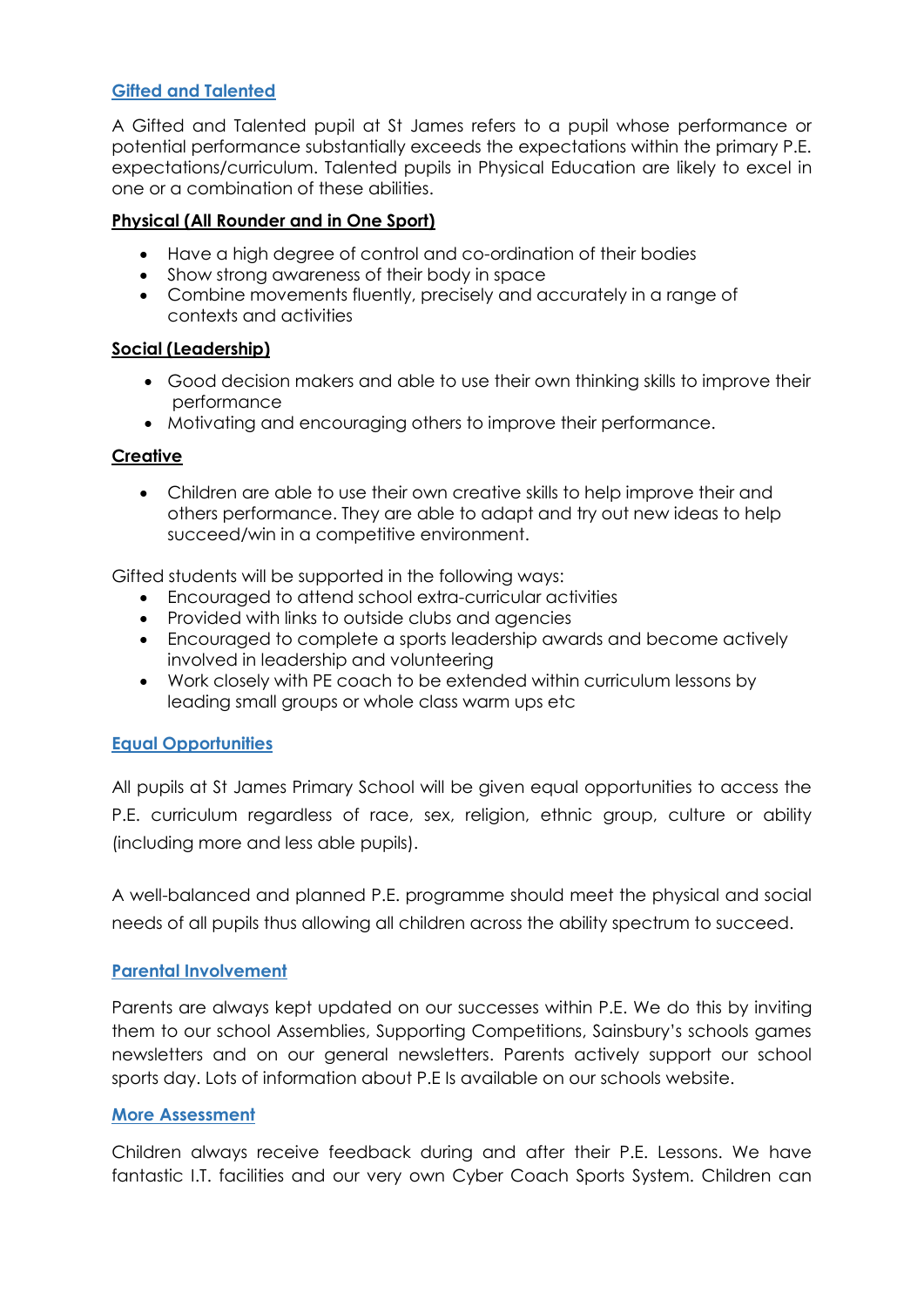actively compete with each other and they can always take pictures on our school I Pads which in turn will help them improve their techniques and performance.

We use smilies to promote excellent work during P.E. We also hold assemblies for competitions across the school.

#### **Conduct**

It is expected that children will wear the school PE kit during lessons. This includes:

- White T Shirt
- Black shorts
- Pumps/Trainers
- No jewellery or fancy hair accessories

The pupils can work with bare feet indoors during gymnastics. Tights must not be worn.

In outdoor P.E lessons, when it is cold, jogging bottoms and warm tops may be worn. These are available to purchase from school but are not statutory. No hats, gloves or scarves.

#### **Staff**

Staff can come to school suitably dressed. Staff should wear trainers and sportswear during P.E. lessons.

#### **Use and Storage of Apparatus**

Large apparatus is stored in the P.E. Cupboard in the hall and the children are taught how to move and lift the apparatus safely. Games equipment is stored Outside in our schools container.

#### **Extra-Curricular Activities**

We are committed to recognising the importance of physical activity of children outside the curriculum. We believe that links with local sporting clubs and organisations and the provision of extracurricular activities organised by the school is a positive experience.

Below are extracurricular activities led by our Sports Coach Mr Smith.

| Day    | Club                                   | Time | Year Group |
|--------|----------------------------------------|------|------------|
| Monday | Manchester City Coaching   3.15-4.15pm |      | KS2        |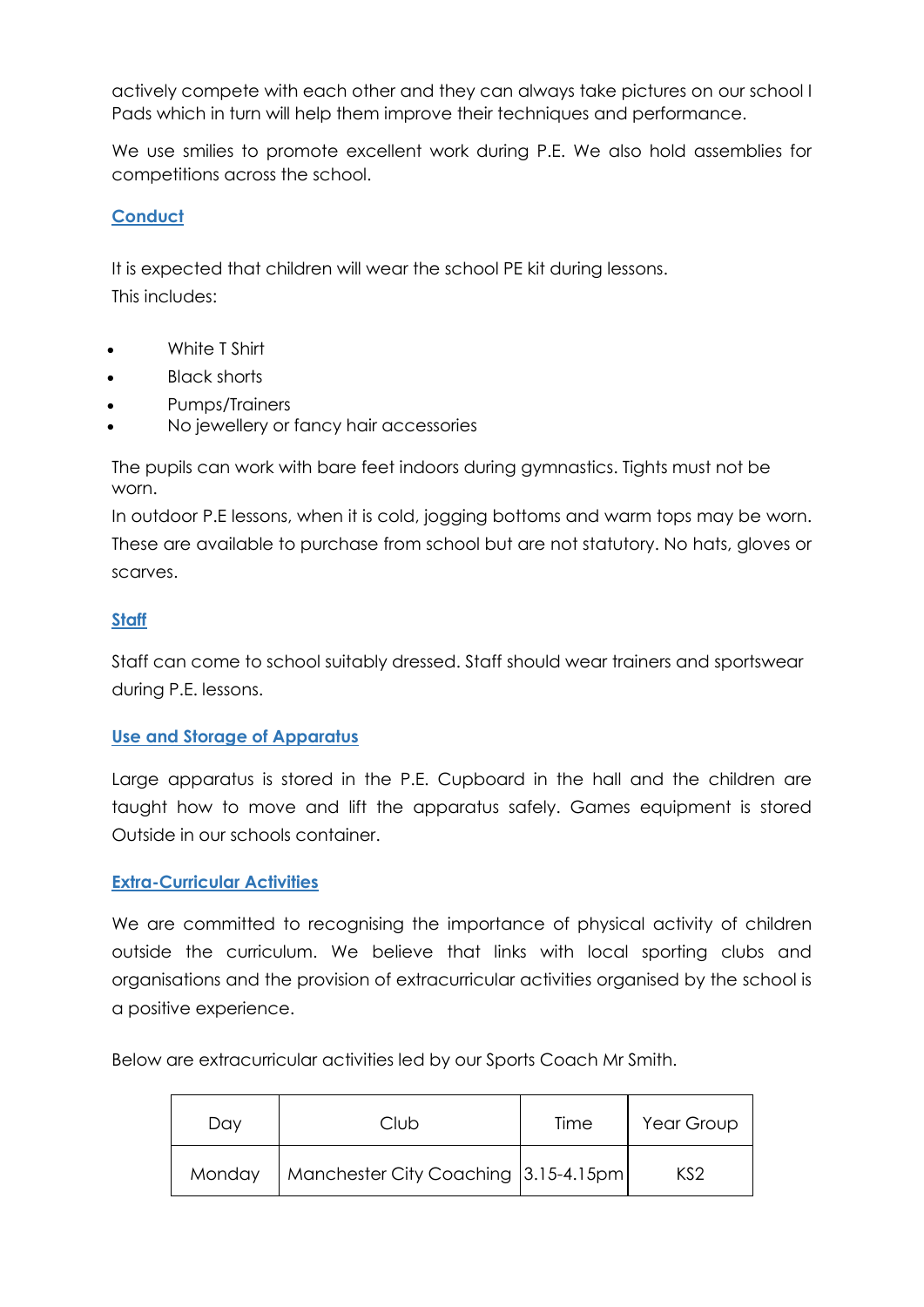| Tuesday   | Change 4 Life Club                       | $ 3.15 - 4.15$ pm | EYFS            |
|-----------|------------------------------------------|-------------------|-----------------|
| Wednesday | <b>Multisports</b>                       | $ 3.15 - 4.15$ pm | KS1             |
| Thursday  | Multisports                              | $ 3.15 - 4.15$ pm | KS <sub>2</sub> |
| Friday    | Gifted and Talented Sports   3.15-4.15pm |                   | KS1/KS2         |

We currently hold the 'Gold Kitemark award'. We actively take part in over 9 competitions outside of school time which include Cricket, Basketball, Football, Athletics, Gymnastics, Rounder's, Mini Tennis, Cross Country and Swimming. In the previous year we was successful in 5 finals. We aim to continue our success. We actively have links to local sports clubs such as Delamere Rangers, TDS Dance, Murray sports, swimming at Wright Robinson, East Manchester Football, Karate, Ella's Dance and Gymnastics.

#### **Health & Safety**

We believe that safety is of huge importance for our pupils at St James. Therefore our teachers at all times must be aware of any safety implications when delivering P.E. All planning must include the following:

- Pupils to warm up
- The pupils must be given tasks which are challenging, but within the scope of their ability.
- Teachers must carry out a risk assessment of all equipment before use and give pupils disciplined strategies for safe handling of the equipment whilst the work is in progress and safe storage when the work is complete.
- The sports hall or outdoor pitch must be safe to use
- All jewellery to be removed
- Long hair should be secured as appropriate to the activity at all times.
- Appropriate clothing must be worn by pupils and staff.
- The teacher must ensure the preservation of body heat after hard physical exercise and use good methods to cool down pupils after such exercise.
- The teacher must be aware of any medical condition which may affect physical ability (e.g. diabetes or asthma) and make the appropriate adjustments in planning and implementation of the lesson to allow pupils who suffer from any conditions to take part actively but safely.
- Staff at all times must carry a yellow medical bag to lessons which may include inhalers, treatment for diabetes or any other medicines.
- For Health and safety reasons, teachers may physically guide children during lessons in order to develop their skills. E.g. correcting a child's position during a gymnastics lesson.
- Staff who are teaching P.E. will either be first aid qualified themselves or a first aider will be present.